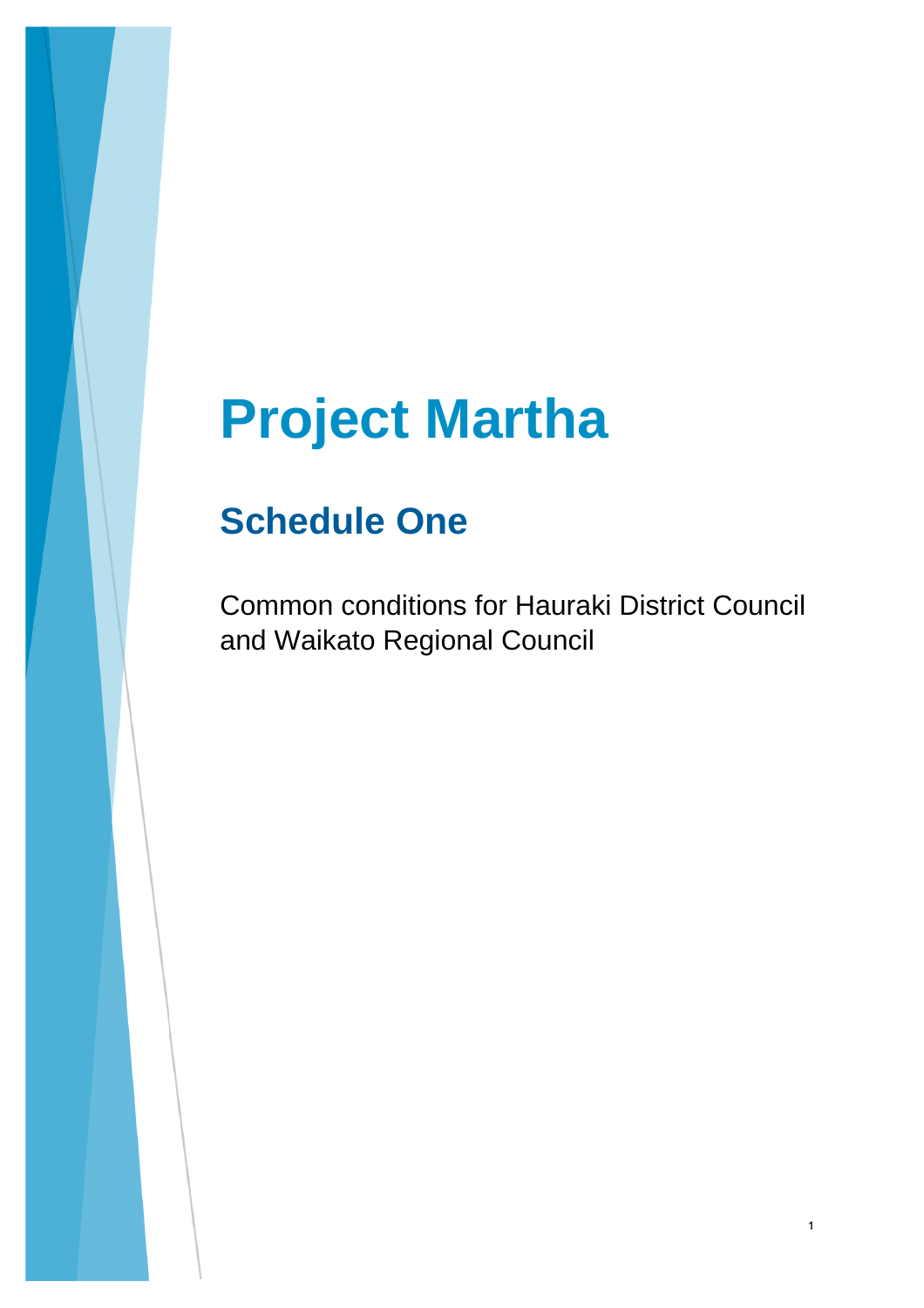#### **SCHEDULE ONE COMMON CONDITIONS BETWEEN THE HAURAKI DISTRICT COUNCIL AND THE WAIKATO REGIONAL COUNCIL**

#### **ANNUAL WORK PROGRAMME**

- 1. The consent holder shall within six months of the date of commencement of this consent, and on the anniversary of that date every year thereafter, or at any other date approved by the Council in writing, provide to the Hauraki District Council and the Waikato Regional Council ("the Councils") an Annual Work Programme for the following year (for information purposes). The Annual Work Programme shall include:
	- a. Mining activities proposed for the following year;
	- b. A description of the proposed sequencing of works and the environmental procedures to be adopted during the works; and
	- c. The proposed progressive rehabilitation and revegetation of active areas of the mine site.

#### *Advice Note:*

*The Annual Work Programme may be prepared in conjunction with the Annual Work Programme prepared in accordance with the consent requirements applying to other mines in the Waihi area.*

#### **COMPANY LIAISON OFFICER**

2. At least 20 working days prior to the exercise of this consent, the consent holder shall appoint a person (the "Liaison Officer") to liaise between the consent holder, the community and the Councils. The appointment of the Liaison Officer shall be subject to the approval of the Councils.

The Liaison Officer shall have sufficient delegated power to be able to deal immediately with complaints received and shall be required to investigate those complaints as soon as possible after receipt. The Liaison Officer shall be appointed for the duration of the mining activities associated with this consent.

The name of the Liaison Officer, together with their contact phone numbers and email address, shall be publicly notified on the consent holder's website prior to the exercise of this consent and shall remain on the website for the duration of mining activities authorised by this consent.

#### **COMPLAINTS PROCEDURE**

- 3. The consent holder shall maintain and keep a complaints register for any complaints received from any member of the community. As a minimum, the register shall record, where this information is available, the following:
	- a. The date, time, and details of the incident that has resulted in a complaint;
	- b. The location of the complainant when the incident was detected;
	- c. The possible cause of the incident;
	- d. Any corrective action taken by the consent holder in response to the complaint, including timing of that corrective action; and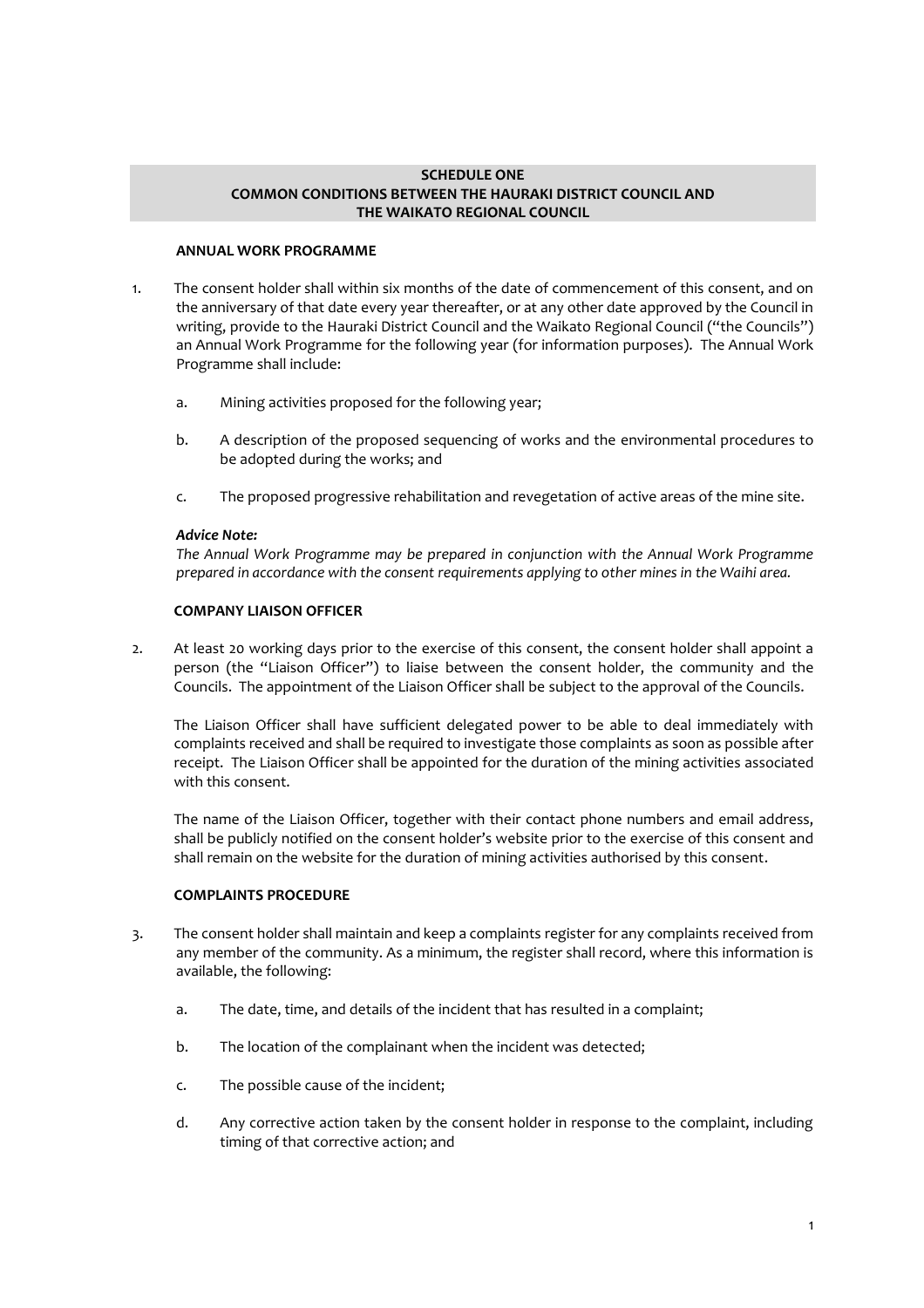- e. Communication with the complainant in response to the complaint.
- 4. The complaints register shall be made available to the Councils on request or as otherwise specified in specific land use or resource consents for Project Martha.

#### **RECOGNITION OF TANGATA WHENUA VALUES**

#### **Cultural Awareness Programme**

- 4A. The consent holder shall ensure that a Cultural Awareness Programme is provided to all of the consent holder's staff and full-time contractors working at the Waihi operations as soon as practicable after commencement of this consent. The Cultural Awareness Programme shall be provided on a six-monthly basis thereafter for the duration of mining activities as part of this consent, so as to ensure that any new staff members or new full-time contractors that have commenced work for the consent holder in the previous six-month period receive the benefit of the Cultural Awareness Programme.
- 4B. The consent holder shall invite tangata whenua who have a particular interest in the Waihi area to prepare and deliver the Cultural Awareness Programme in conjunction with the consent holder. The consent holder shall be solely responsible for all reasonable costs associated with the preparation and delivery of the Cultural Awareness Programme. The consent holder shall keep a record of when the Cultural Awareness Programme has been delivered to its staff and full-time contractors, and which staff and full-time contractors have attended the Cultural Awareness Programme. This record shall be made available to the Councils at the same time as the report required by Condition 4D.

#### **Cultural Balance Plan**

4C. The consent holder shall, in consultation and collaboration with tangata whenua who have a particular interest in the Waihi area, engage an appropriately experienced consultant or group to prepare a Cultural Balance Plan specific to the consent holder's operation in Waihi.

The purpose of the Cultural Balance Plan is to achieve the restoration and / or enhancement of the mauri of Pukewa and the surrounding land forms, as well as focus on Tuna habitat and abundance in the Ohinemuri River Catchment. The Cultural Balance Plan will seek to achieve these objectives by providing a framework for a collaborative approach with the consent holder and tangata whenua on shared understandings, build and ensure effective collaborative relationships and build support for kaitiaki capacity.

The content of the Cultural Balance Plan shall be agreed between the consent holder and tangata whenua and will include but not be limited to:

- a. A statement of the issues in regard to which cultural balance needs to be restored;
- b. A description of the area to which the plan relates;
- c. Recommendations and solutions to enhance tuna habitat and abundance in the area;
- d. Consideration of options that may avoid the need for active water treatment of the pit lake;
- e. Recommendations to support kaitiaki capacity;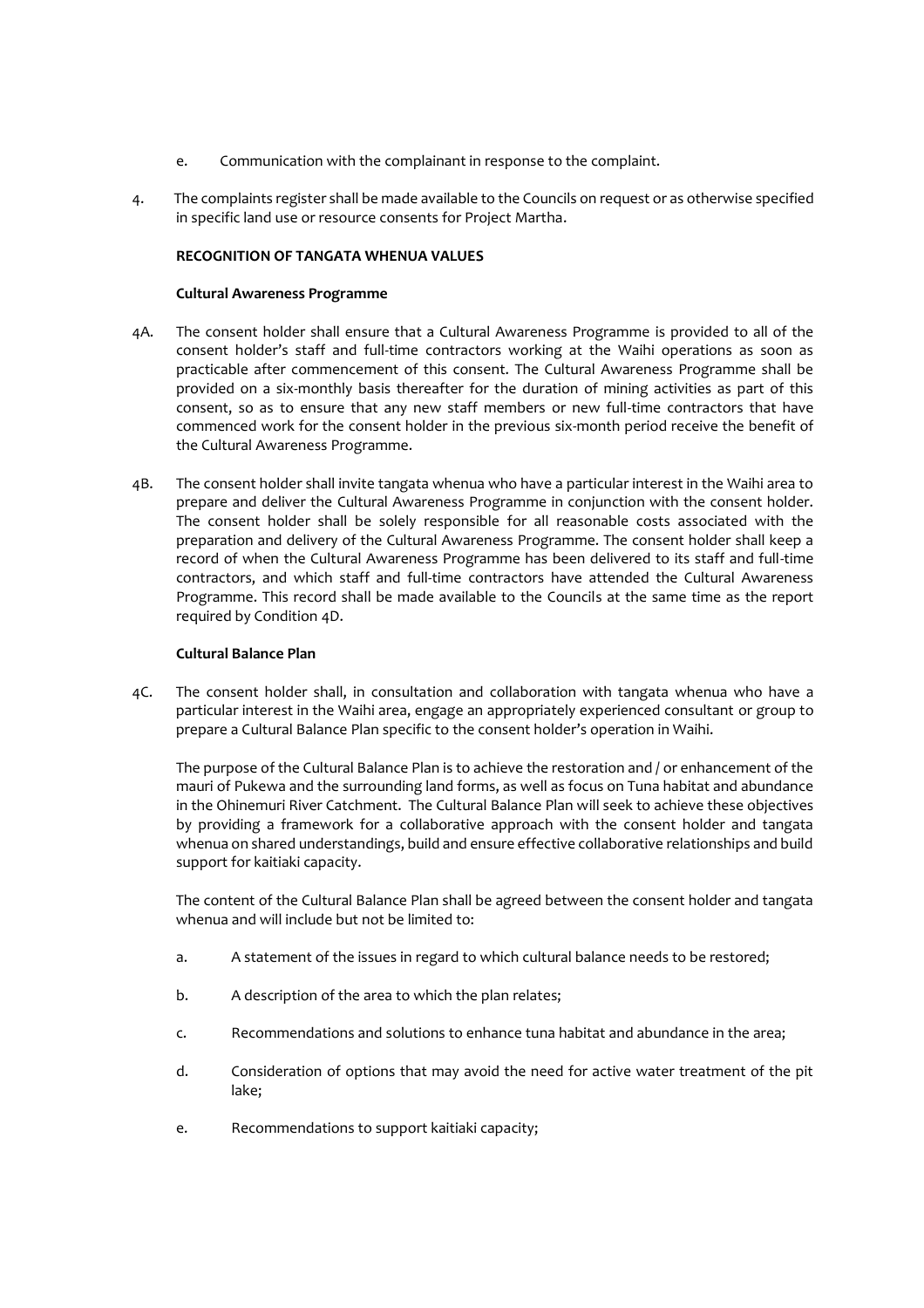- f. Roles of other parties in achievement of the goals of the Cultural Balance Plan; and
- g. A programme for achievement of measures identified.

The Cultural Balance Plan shall be provided to the Councils within 12 months, or as otherwise agreed with the Councils, of the first exercise of this consent. In the event that tangata whenua with a particular interest in the Waihi area choose not to actively participate in the preparation of the Cultural Balance Plan, the consent holder and participating tangata whenua may continue to proceed with the preparation of the Plan so that it is able to be finalised and provided to the Councils by the date specified above.

4D. On each anniversary of the completion of the Cultural Balance Plan, the consent holder in consultation with the Iwi Advisory Group shall prepare and provide an annual report detailing the activities undertaken during the preceding year and progress made against the objectives and outcomes of the Plan. This report shall be provided to those tangata whenua with a particular interest in the Waihi area and shall also be provided to the Councils.

#### **Iwi Advisory Group**

- 4E. Upon the first exercise of this consent, and at six-monthly intervals thereafter, the consent holder shall invite representatives of those tangata whenua with a particular interest in the Waihi area and the Councils to attend a meeting. The costs associated with the venue for the meeting, and any associated catering costs, will be met by the consent holder. The purpose of the meeting is to provide a forum at which any of the attendees can raise any matters of concern to them, and the consent holder can update the attendees on its activities within the prior six months. In that regard, the consent holder shall present a summary of:
	- a. The mining activities undertaken;
	- b. Progress with the implementation of the Cultural Awareness Programme and the Cultural Balance Plan;
	- c. A summary of relevant environmental monitoring results; and
	- d. Progress on any matters raised at any preceding meeting that required follow up by the consent holder.

#### **Annual Consultation Reports**

4F. The consent holder shall forward to the Councils a report annually, covering the period to 1 June of each year, that details the discussions and outcomes of ongoing consultation with iwi that have an interest in the Waihi area in relation to the spiritual and cultural interests of the iwi. Each report shall be produced in conjunction with the iwi that have an interest in the Waihi area and forwarded to the Councils within three months of the end of the period to which the particular report relates.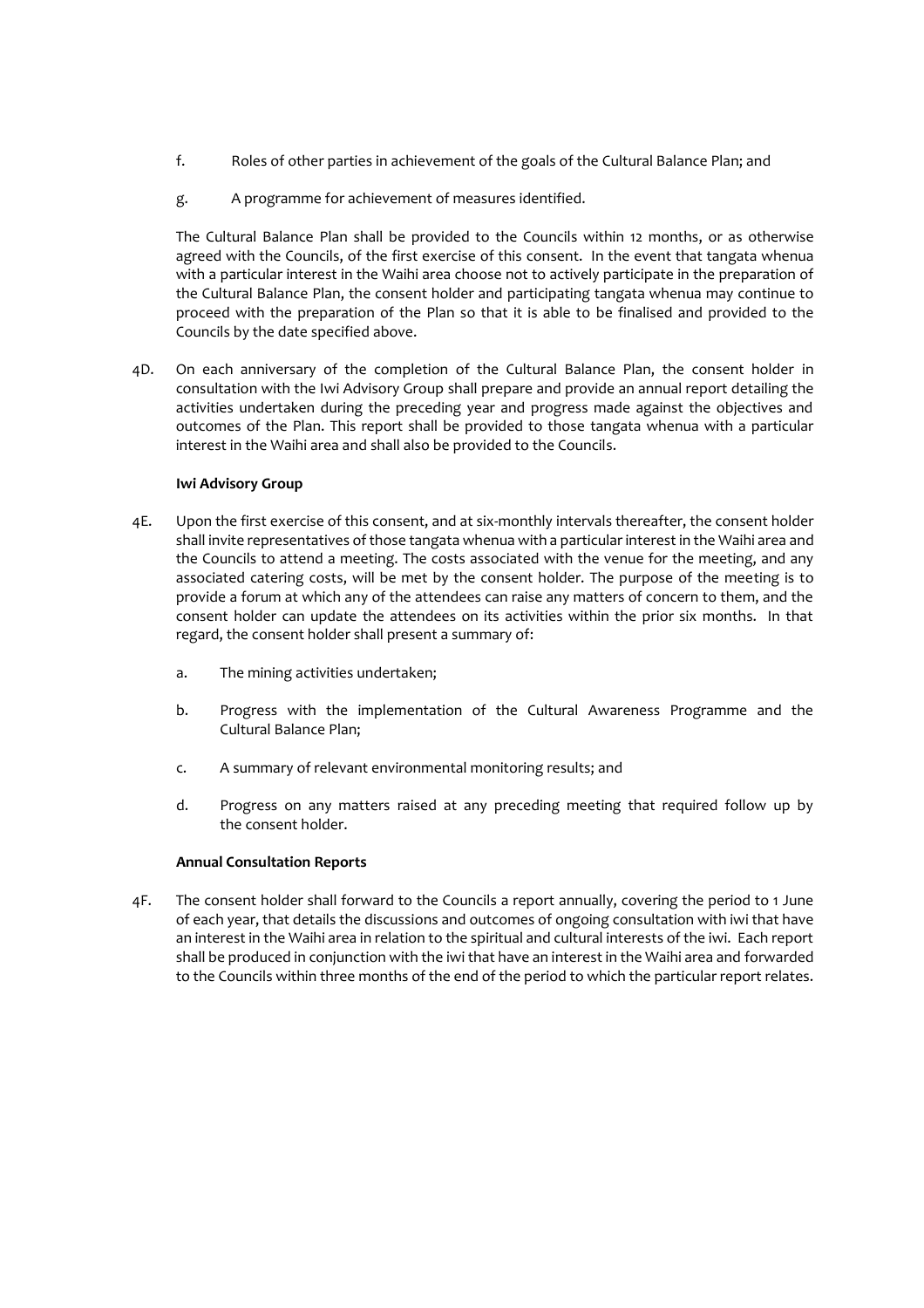#### **ACCIDENTAL DISCOVERY PROTOCOL**

- 4G. In the event that an unidentified archaeological site is located as part of the activities authorised by this consent, the following procedures will be undertaken by the consent holder:
	- a. All work shall cease, and machinery shut down, within 20 m of the discovery;
	- b. The Site Manager shall notify the Heritage New Zealand Regional Archaeologist;
	- c. If the site is of Maori origin, the Site Manager shall also notify the appropriate tangata whenua groups of the discovery and ensure site access to enable appropriate cultural procedures and tikanga to be undertaken (as long as all statutory requirements under the Heritage New Zealand Pouhere Taonga Act 2014 and the Protect Objects Act 1975 have been met);
	- d. If human remains (koiwi tangata) are discovered, the Site Manager shall also advise the New Zealand Police; and
	- e. Works affecting the discovery shall not recommence until Heritage New Zealand provides written approval or an archaeological authority has been obtained and this authorisation is provided to the Councils.

#### **Advice Notes:**

*Condition 4G shall only apply to those areas not subject to an archaeological authority obtained under the Heritage New Zealand Pouhere Taonga Act 2014.*

*The Heritage New Zealand Pouhere Taonga Act 2014 provides for the recording, protection and preservation of archaeological sites where registered or not. As such, any land use activity likely to damage, modify or destroy any pre-1900 archaeological site (whether recorded or unrecorded) will require an archaeological authority from Heritage New Zealand for the work to lawfully proceed. This applies to all sites, regardless of whether a building or resource consents has been granted or not.* 

*The site curtilages associated with the dwelling at 85 William Street have been identified as having potential for sub-surface archaeological remains. Earthworks associated with the Phase 4 Cutback will therefore require an archaeological authority, as will the destruction or modification of any 19th Century mine workings.*

#### **PEER REVIEW PANEL**

- 5. The consent holder shall engage, at its cost, a Peer Review Panel ("the Panel"). The members of this Panel shall be fully independent of the planning, design and construction of the Martha Pit, Martha Underground Mine and all its associated facilities.
- 6. The primary function of the Panel is to ensure that the conditions relating to the design, construction and operation of the Martha Pit and Martha Underground Mine and rehabilitation associated with the key components of the Martha Pit (with particular focus on pit slope stability issues) are met, that the Martha Pit is stable and that such work is undertaken by appropriately qualified personnel in accordance with best practice.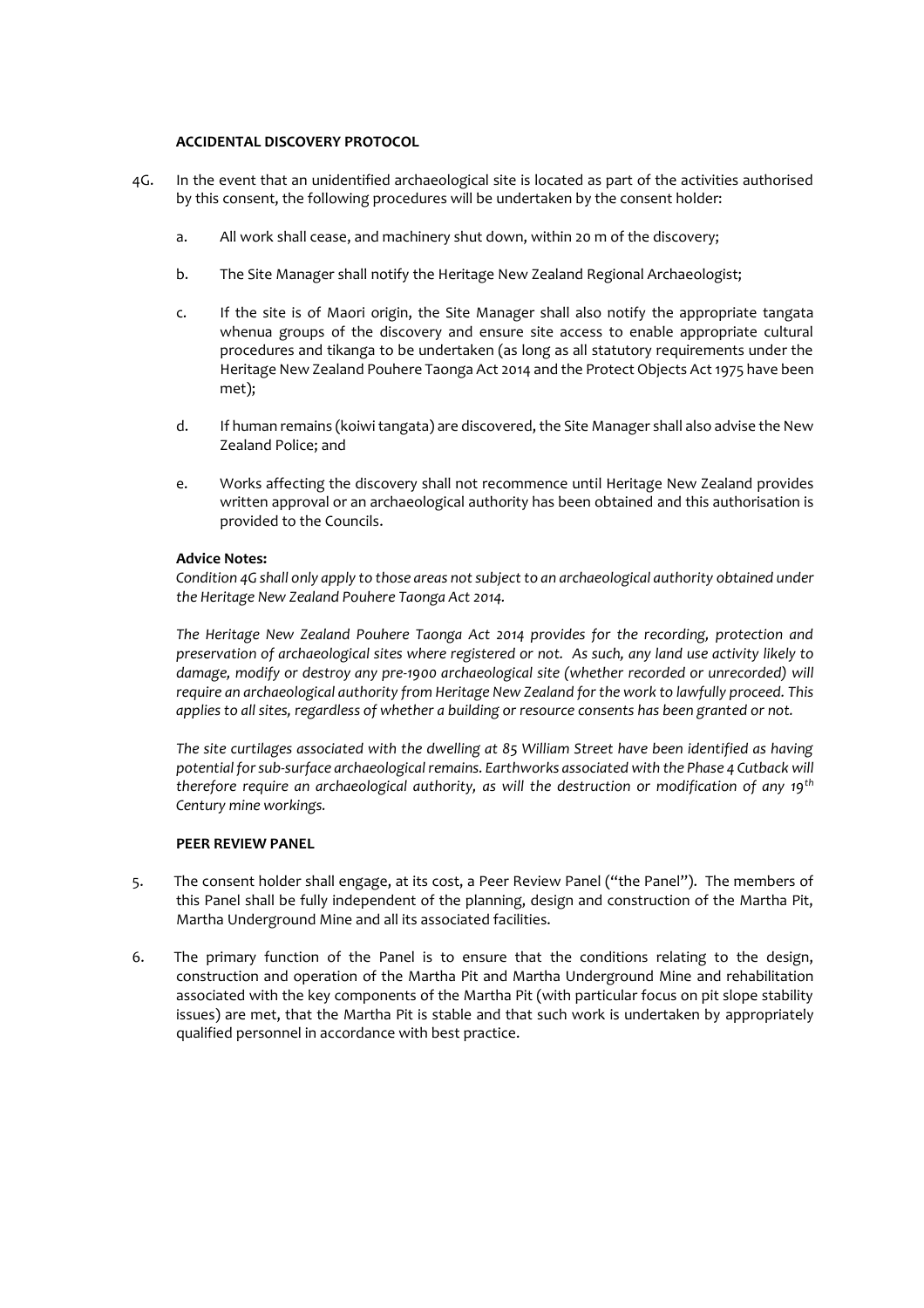- 7. The Panel shall comprise:
	- a. Technical specialist(s) who between them have demonstrated expertise in the following fields:
		- (i) Geotechnical engineering, with recognised experience in open pit construction and open pit and underground rock mechanics;
		- (ii) Hydrogeology, with recognised open pit mining experience; and
		- (iii) Rehabilitation and closure
	- b. An active observer from the Iwi Advisory Group that is required as part of Condition 4E.
- 8. The members of the Panel identified in Condition  $7(a)$ , and their defined field(s) of expertise, shall be approved by the Councils prior to appointment to the Panel.
- 9. Each member of the Panel identified in Condition 7(a) may act as peer reviewer only in their area of expertise, but the full Panel shall review all plans relating to the planning, design and construction of the Martha Pit and all its associated facilities.
- 10. The Panel may co-opt other specialist members to assist in any of its functions for specified periods subject to the approval of the Councils.
- 11 The consent holder shall provide the Panel with all records, plans, designs etc that the Panel requests, and shall afford the Panel full access to the site at all reasonable times.
- 12 The Panel, or individual members of the Panel, may be the same panel as that which undertakes peer review as required by any other authorisations at this site (including authorisations issued prior to the Act).
- 13 To carry out its primary function, each member of the Panel identified in Condition 7(a) shall report in writing to the relevant Council (or Councils) on all matters which are submitted to them for review within their area of expertise, other than draft proposals submitted to it by the consent holder and which are superseded, and at least at the following times:
	- a. Prior to the commencement of any mining activities authorised by this consent;
	- b. At all critical project stages;
	- c. On completion of mining;
	- d. On completion of lake filling;
	- e. On completion of closure;

and at least on the following matters:

- f. The Pit Slope Management Plan and any subsequent updates as are appropriate;
- g. Progress against the Annual Work Programme;
- h. Site development including hydrogeological issues and geotechnical issues;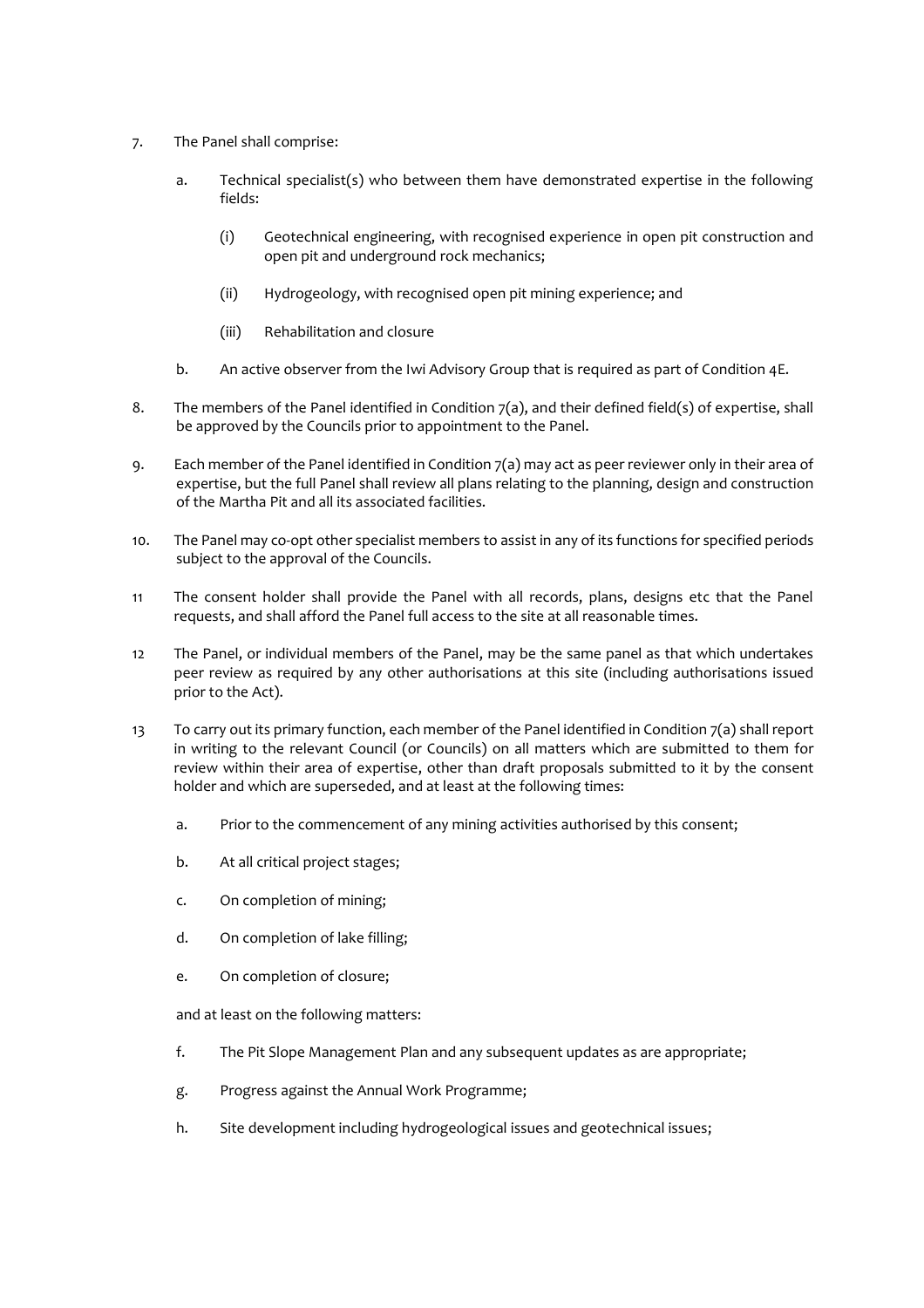- i. Performance against the requirements of the Pit Slope Management Plan;
- j. Pit slope stability monitoring;
- k. Status of underground mining (particularly upper level mining), backfilling of historic stope voids and interaction between underground workings and the open pit; and
- l. Rehabilitation and closure plans.

#### *Advice Note:*

*As an active observer the Iwi Advisory Group representative shall be provided with all peer review reports, and should participate in site visits, participate in peer reviewer discussions and be an active participant in the peer review meeting to ensure that a cultural lens is able to be considered in the review process and that the recommendations contained within the Cultural Balance Plan are given appropriate consideration.*

#### **DEWATERING AND SETTLEMENT MONITORING PLAN**

- 14 The objectives of the groundwater and settlement management system shall be to ensure that dewatering operations do not give rise to surface instability and differential settlement beyond that authorised by this consent.
- 15 Two months prior to dewatering below 700 m RL (mine datum), the consent holder shall prepare, and submit to the Councils for their certification, a Dewatering and Settlement Monitoring Plan. The purpose of the Dewatering and Settlement Monitoring Plan is to monitor and assess the effects of the activities on land settlement and the groundwater hydraulic regime, and also to detail the contingency measures that will be actioned should groundwater or surface settlement triggers be exceeded.
- 16 The Plan shall, as a minimum, provide an overall description of the groundwater and settlement monitoring system and the measures to be adopted, including contingency measures, to meet the objectives of the groundwater and settlement management system set out in Condition 14 of this schedule. The monitoring regime shall be designed to assess the effects of:
	- a. Dewatering on the regional groundwater system; and
	- b. Dewatering on settlement.
- 17 Monitoring locations are to provide appropriate resolution of mine inflows and pumping, groundwater levels (both for shallow and deep aquifers) and ground surface tilt relative to the scale of surface infrastructure, throughout the area within the maximum extent of the groundwater cone of depression and particularly in the areas above and adjacent to the mining activities provided for in this consent. Final details are to be agreed with the Councils, but are to include additional piezometers and extensometers located along the line of upper level workings in the Rex Orebody. The Dewatering and Settlement Monitoring Plan shall also provide groundwater and settlement trigger limits that will initiate the implementation of contingency mitigation and / or monitoring measures and shall detail any linkages with the operation of the Martha Pit and Martha Underground Mine.
- 18 The exercise of this consent shall be in accordance with the Dewatering and Settlement Monitoring Plan as certified by the Councils. The Dewatering and Settlement Monitoring Plan shall be reviewed and updated as necessary by the consent holder. Any updated Dewatering and Settlement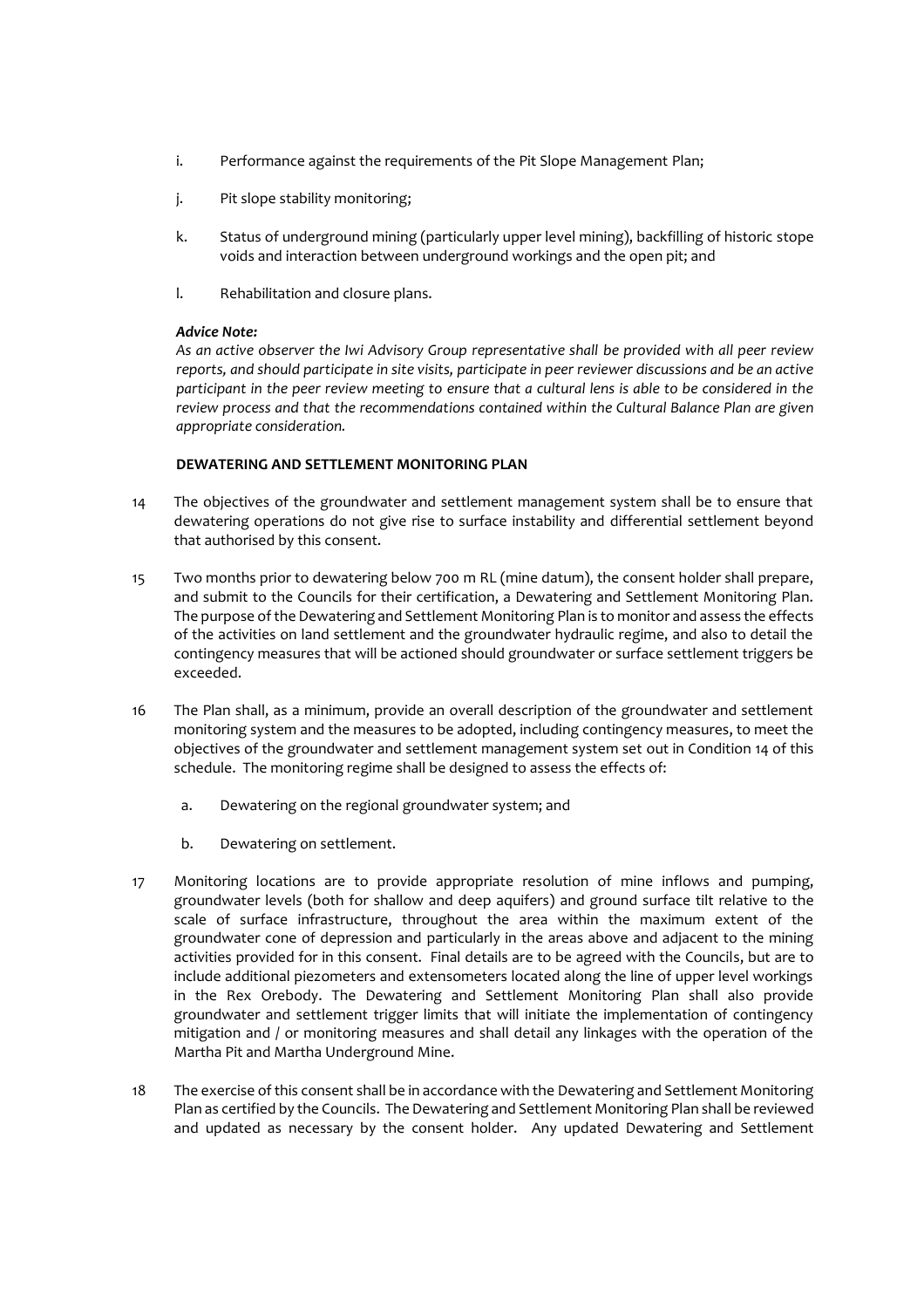Monitoring Plan shall be promptly forwarded to the Councils for certification, and following this process, the updated plan shall be implemented in place of the previous version.

- 19 In the event that a tilt greater than 1 in 1,000 occurs between any two network monitoring locations installed in accordance with the Dewatering and Settlement Monitoring Plan required pursuant to Condition 15 of this schedule, or there is a significant variance from the predicted settlement rates, the consent holder shall notify the Councils in writing within 20 working days of receiving the results of the monitoring. The consent holder shall then:
	- a. Explain the cause of the non-conformance;
	- b. Propose appropriate settlement contingency measures to the Councils and the timing of implementation thereof by the consent holder;
	- c. Implement settlement contingency measures as appropriate within the agreed time limit; and
	- d. Advise the Councils on the steps the consent holder proposes to take in order to prevent any further occurrence of the situation.
- 20 The consent holder shall as a matter of urgency, advise the Councils of any significant anomalies identified by the regular reading of groundwater levels in the piezometer network. Such advice is to include an explanation of the anomalous results and actions proposed to address any issues identified. This report is to be provided to the Councils within 10 working days of the anomalous results being identified.

A "significant anomaly" is defined as a drop in groundwater level greater than the seasonal variation in piezometers within the alluvium and younger volcanic rocks and a drop of 15 m or more in the recordings from piezometers tapping the upper 50 m of Andesite over a one month period.

21 In the event of any conflict or inconsistency between the conditions of this consent and the provisions of the Dewatering and Settlement Monitoring Plan, then the conditions of this consent shall prevail.

#### *Advice Note:*

*The monitoring undertaken in terms of the Dewatering and Settlement Monitoring Plan may need to be continued for a period beyond the term of this consent depending on recharge of the groundwater following cessation of underground mining activities and filling of the Martha Pit.* 

#### **DEWATERING AND SETTLEMENT MONITORING REPORT**

- 22 The consent holder shall provide to the Councils (within one month of an agreed anniversary date) an annual Dewatering and Settlement Monitoring Report. The report shall, as a minimum, provide the following information:
	- a. The volume of groundwater abstracted;
	- b. The data from monitoring undertaken during the previous year, including groundwater contour plans (derived from the data) in respect of the piezometer network;
	- c. An interpretation and analysis of the monitoring data, in particular any change in the groundwater profile over the previous year, predictions of the future impacts that may arise as a result of any trends that have been identified including review of the predicted post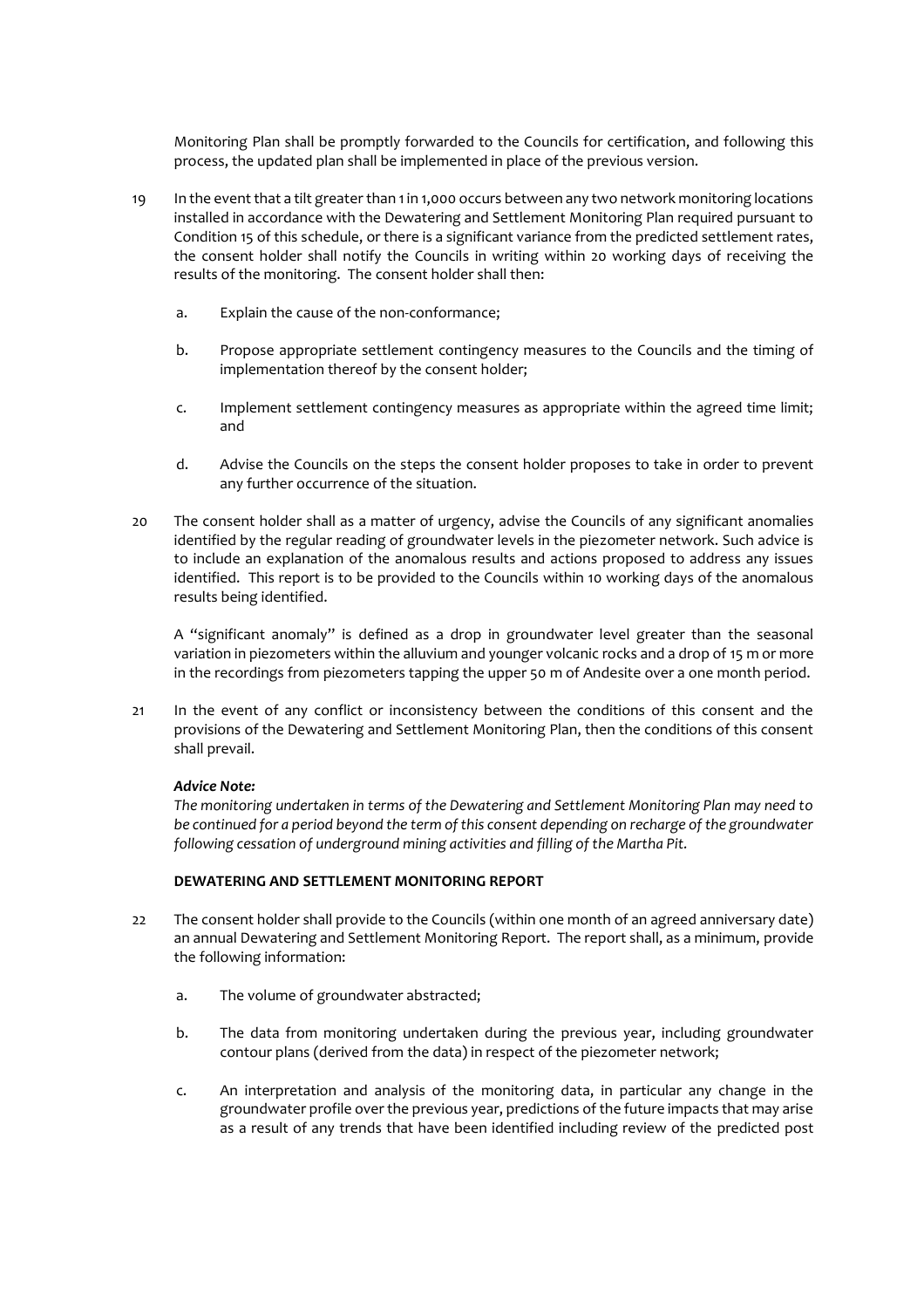closure effects based on actual monitoring data, and what contingency actions, if any, the consent holder proposes to take in response to those predictions, this analysis shall be undertaken by a party appropriately experienced and qualified to assess the information;

- d. Any contingency actions that may have been taken during the year; and
- e. Comment on compliance with Conditions 14 to 21 of this schedule including any reasons for non-compliance or difficulties in achieving conformance with the conditions of consent.
- f. The report shall be forwarded in a form acceptable to the Councils.

#### **REHABILITATION AND CLOSURE PLAN**

- 23 The consent holder shall rehabilitate all areas that have been subject to mining activities as authorised as part of this consent.
- 24 The consent holder shall prepare a Rehabilitation and Closure Plan covering all areas that may be affected by the mining activities authorised as part of this consent. The plan shall be submitted to the Councils for certification at least 30 working days prior to the commencement of mining activities authorised by this consent. If certification is not provided within 30 working days of the Councils' receipt of the Rehabilitation and Closure Plan mining activities authorised by this consent may commence.
- 25 The Rehabilitation and Closure Plan shall be in two parts:
	- a. Part A shall describe the programme of rehabilitation (including re-vegetation and backfilling) that is proposed for the site(s) for the following twelve months, should closure not be proposed during that period; and shall report on any such works undertaken during the previous year;
	- b. Part B shall:
		- i. Describe the proposed method of rehabilitation and closure should closure occur within the following 12 months;
		- ii. Include an assessment of any residual risk that the site(s) would pose to the environment and the neighbouring community should closure occur within the following 12 months; and
		- iii. Include a programme for monitoring of the sites(s) following closure, and list all maintenance works likely to be necessary at the closed site(s) for the foreseeable future.
- 26 In considering the Rehabilitation and Closure Plan, the Councils shall take into account:
	- a. The degree of compliance with the concepts described in the Annual Work Programme;
	- b. Its usefulness and practicability in terms of the Waihi community; and
	- c. On-going maintenance issues.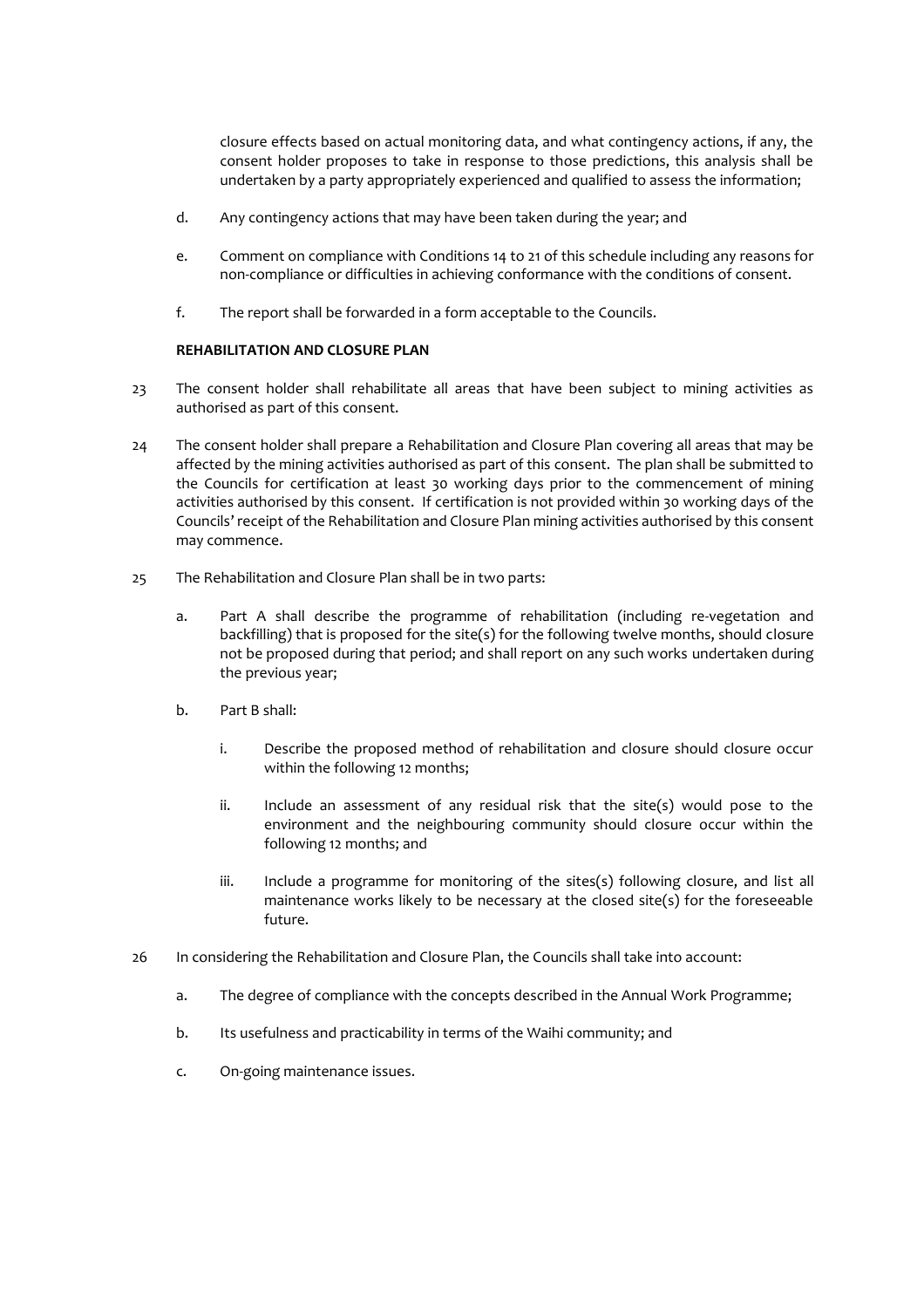#### **PUBLICLY AVAILABLE MANAGEMENT PLANS / MONITORING REPORTS**

- 27 All management plans, monitoring reports and other compliance monitoring reporting required by this consent shall be available to the public by posting on the consent holder's website as follows:
	- a. The plans and reports shall be posted only when certified by the Councils (where required by the conditions of this consent) or received by the Councils (e.g. monitoring reports); and
	- b. Only the current versions of the plans and reports are to be displayed on the consent holder's website*.*

#### *Advice Note:*

*For clarification, the bond requirements set out in the conditions below are joint between the Hauraki District Council and the Waikato Regional Council.*

*The conditions relating to the bonds and trust form an integrated whole and are not severable.* 

#### **REHABILITATION BOND**

- 28. Prior to the exercise of this consent, the consent holder shall provide and maintain in favour of the Councils a rehabilitation bond to:
	- a. Secure compliance with all the conditions of this consent and to enable any adverse effects on the environment resulting from the consent holder's activities and not authorised by a resource consent to be avoided, remedied or mitigated;
	- b. Secure the completion of rehabilitation and closure in accordance with the approved Rehabilitation and Closure Plan;
	- c. Ensure the performance of any monitoring obligations of the consent holder under this consent;
	- d. Enable the Councils to undertake monitoring and management of the site until completion of closure of the site; and
	- e. Enable the Councils, in the event of the bond being called upon, to purchase Industrial and Special Risk Insurance in the sum of \$12 million (1998 dollars) and public liability insurance to the sum of \$5 million (1998 dollars).
- 29. The rehabilitation bond shall be in a form approved by the Councils and shall, subject to these conditions, be on the terms and conditions required by the Councils.
- 30. The rehabilitation bond shall provide that the consent holder remains liable under the Resource Management Act 1991 for any breach of the conditions of consent which occurs prior to the completion of closure.
- 31. Section 109(1) of the Act shall apply to the rehabilitation bond and the rehabilitation bond shall be registered under the Land Transfer Act 1952 by the consent holder at its expense against the certificates of title of the properties listed in Appendix 1 owned by the consent holder or its subsidiaries, and as identified as 'Post Closure Proposed Trust Land' on the plans in Appendix 1.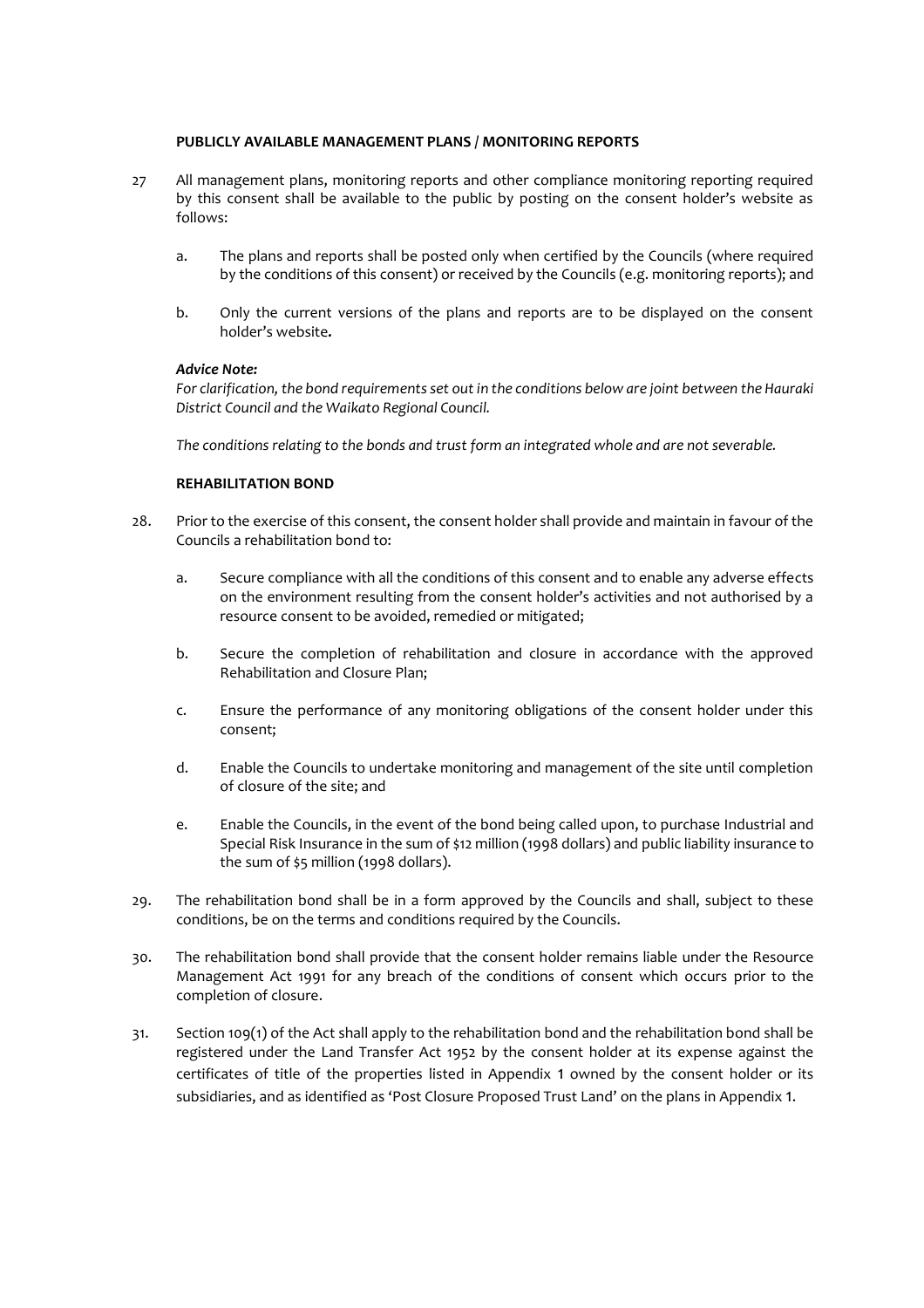- 32. Unless the rehabilitation bond is a cash bond, the performance of all of the conditions of the bond shall be guaranteed by a guarantor acceptable to the Councils. The guarantor shall bind itself to pay for the carrying out and completion of any condition in the event of any default of the consent holder, or any occurrence of any adverse environmental effect requiring remedy.
- 33. The amount of the rehabilitation bond shall be fixed annually by the Councils who shall take into account any calculations and other matters submitted in the Rehabilitation and Closure Plan, or otherwise, by the consent holder which are relevant to the determination of the amount. The amount of the rehabilitation bond shall be advised in writing to the consent holder at least one month prior to the review date.
- 34. The amount of the rehabilitation bond to achieve the purposes set out in Condition 28 of this schedule above shall include:
	- a. The estimated costs (including any contingencies necessary) of rehabilitation and closure in accordance with the conditions of this consent, on completion of the mining operations proposed for the next year and described in the Rehabilitation and Closure Plan;
	- b. Any further sum which the Councils consider necessary to allow for remedying any adverse effect on the environment that may arise from the exercise of this consent;
	- c. The estimated costs of monitoring, in accordance with the monitoring conditions of this consent, until this consent expires; and
	- d. Any further sum which the Councils consider necessary for monitoring any adverse effect on the environment that may arise from the exercise of this consent including monitoring anything which is done to avoid, remedy, or mitigate an adverse effect.
- 35. Should the consent holder not agree with the amount of the rehabilitation bond fixed by the Councils then the matter shall be referred to arbitration in accordance with the provisions of the Arbitration Act 1996. Arbitration shall be commenced by written notice by the consent holder to each of the Councils advising that the amount of the rehabilitation bond is disputed, such notice to be given by the consent holder within two weeks of receipt of notification of the amount of the rehabilitation bond. If the parties cannot agree upon an arbitrator within a week of receiving the notice from the consent holder, then an arbitrator shall be appointed by the President of the Institute of Professional Engineers of New Zealand. Such arbitrator shall give an award in writing within 30 days after his or her appointment, unless the consent holder and the Councils agree that time shall be extended. The parties shall bear their own costs in connection with the arbitration. In all other respects, the provisions of the Arbitration Act 1996 shall apply. Pending the outcome of that arbitration and subject to Condition 36 below, the existing bond shall continue in force. That sum shall be adjusted in accordance with the arbitration determination.
- 36. If, for any reason other than default of the Councils, the decision of the arbitrator is not made available by the 30<sup>th</sup> day referred to above, then the amount of the bond shall be the sum fixed by the Councils, until such time as the arbitrator does make his/her decision. At that stage the new amount shall apply. The consent holder shall not exercise this consent if the variation of the existing bond or new bond is not provided in accordance with this condition.
- 37. The rehabilitation bond may be varied, cancelled, or renewed at any time by agreement between the consent holder and the Councils provided that cancellation will not be agreed to unless a further or new rehabilitation bond acceptable to the Councils is available to replace immediately that which is to be cancelled (subject however to the condition below as to release of the rehabilitation bond on the completion of closure of the site to the Councils' satisfaction).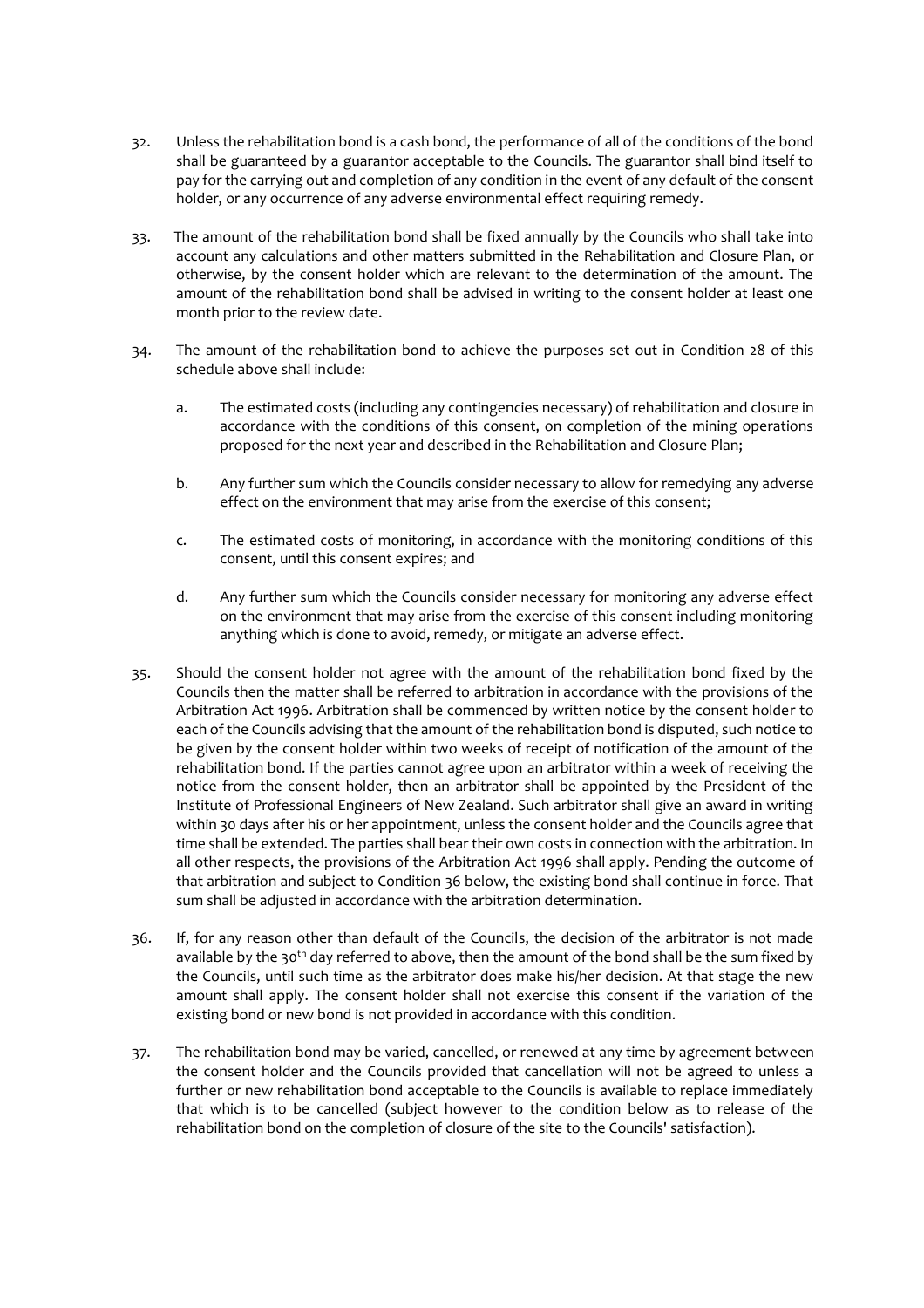38. The Councils shall release the rehabilitation bond on the completion of closure of the site.

"Completion of closure of the site" means when the elements of the entire project have been demonstrated by the consent holder to the satisfaction of the Councils to have reached a stable, self-sustaining, rehabilitated state and any water discharging from the site, and any ground water under and around the site, will be of a quality such that it will not adversely affect aquatic life, or other users of the water resource as defined by the approved Rehabilitation and Closure Plan.

- 39. All costs relating to the rehabilitation bond shall be paid by the consent holder.
- 40. This consent shall not become operative unless and until the consent holder provides the rehabilitation bond to the Councils.

#### **TRUST**

- 41. The Trust established for the Martha Mine Extended Project shall also be responsible for the post closure Martha pit including the activities authorised under this consent. The Trust purposes and powers shall be:
	- a. To take legal title after completion of the closure of the site to the land marked as 'Post Closure Proposed Trust Land' on the plans in Appendix 1 and the certificates of title listed in Appendix 1. The Trust shall have no power of sale of the land;
	- b. To monitor and maintain these facilities in perpetuity and to be responsible for such monitoring and maintenance as to ensure that Storage 2 and Storage 1A and the park (and proposed pit lake if acceptable to LINZ) remain in a stable, self- sustaining, rehabilitated state;
	- c. To maintain and monitor the proposed pit lake (subject to agreement with LINZ);
	- d. To obtain any resource consents that may be required after completion of the closure of the site and the expiration or surrender of this consent;
	- e. Without limiting the above, to take out insurance cover against unexpected risks;
	- f. To reimburse the Councils for any costs incurred by them in monitoring or maintaining Storage 2 and Storage 1A, the park, and proposed pit lake; and
	- g. To invest any funds held to generate the necessary income to pay for the above purposes.

These purposes and powers shall be recorded in a Trust Deed approved by the Councils.

The Trust Deed shall provide:

- a. That the Councils shall have the power to appoint two trustees each to the Trust;
- b. For the appointment by the Councils, after consultation with Ngati Tamatera, of one additional trustee representing Ngati Tamatera; and
- c. For the appointment by Te Runanga a Iwi o Ngati Tamatera Incorporated of one advisory trustee representing Ngati Tamatera.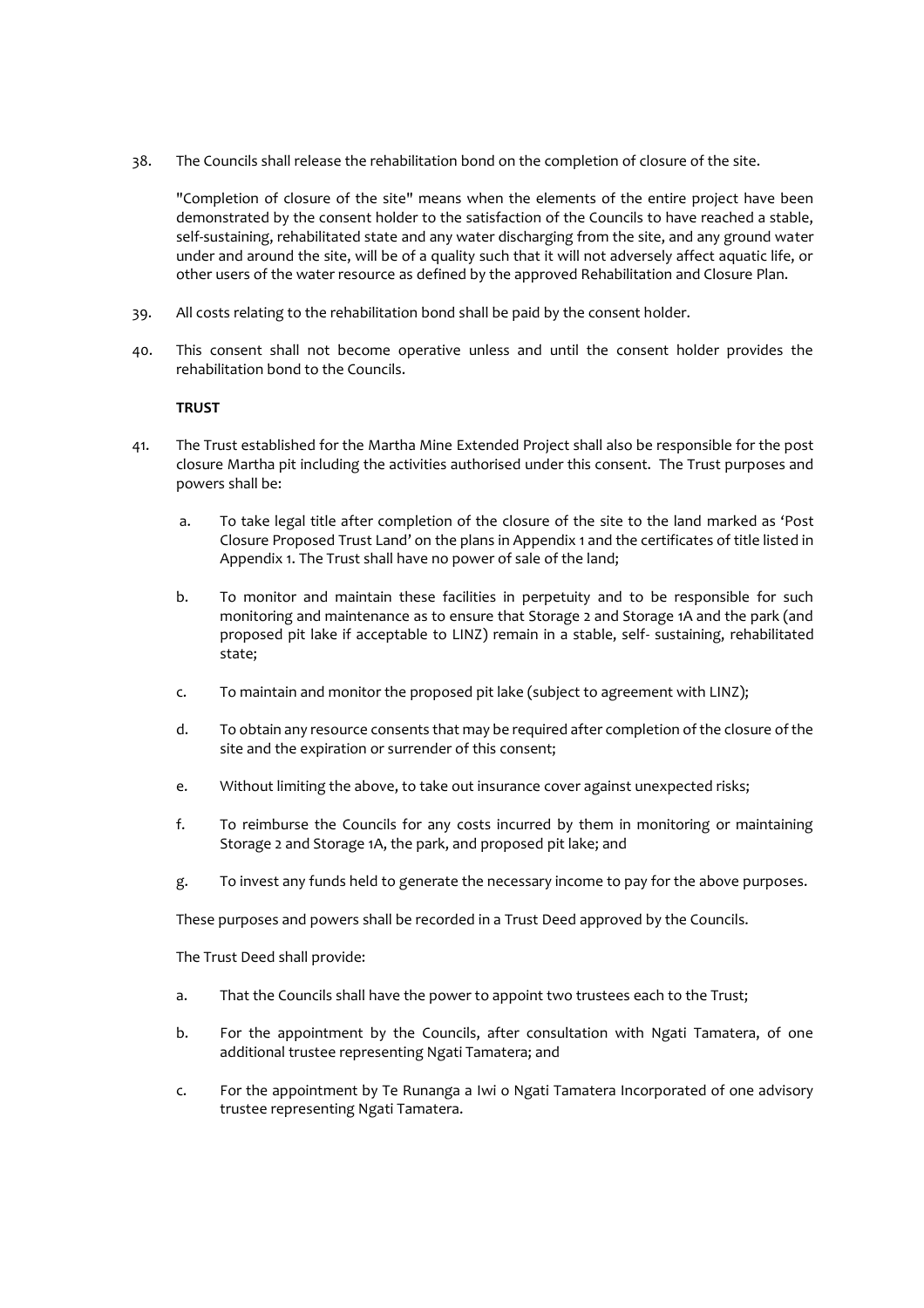- 42. The consent holder shall be responsible for all costs associated with the establishment of the Trust. The solicitor appointed to act for the Trust shall be independent of the solicitors acting for the consent holder and shall be approved of by the Councils.
- 43. The consent holder shall execute an irrevocable deed of transfer in favour of the Trust of the land upon which Storage 2 and 1A are sited and shall provide the executed transfer together with the certificates of title (as soon as they are issued) to be held in escrow subject to Condition 46 by the solicitor acting for the Trust.
- 44. The consent holder shall execute an irrevocable deed of transfer in favour of the Trust of the land upon which the park at Junction Road is to be and shall provide the executed transfer together with the certificates of title (as soon as they are issued) to be held in escrow subject to Condition 46 by the solicitor acting for the Trust.
- 45. The consent holder shall execute an irrevocable deed of transfer in favour of the Trust of the land upon which the Water Treatment Plant is sited and shall provide the executed transfer together with the certificates of title (as soon as they are issued) to be held in escrow subject to Condition 46 of this schedule by the solicitor acting for the Trust.
- 46. The Trust Deed shall provide that upon the completion of closure of the site, the transfers of land will be completed by the trustees registering the transfers on the relevant certificates of title, and the trustees shall undertake their responsibilities with respect to the park, proposed pit lake and tailings storage facilities. The Water Treatment Plant shall be in good working condition at the time the transfer of it to the Trust is completed.

#### **CAPITALISATION BOND**

- 47. Prior to the exercise of this consent, the consent holder shall provide and maintain in favour of the Councils a capitalisation bond to secure the settlement on the Trust of the required capital sum to fund the Trust to carry out its obligations.
- 48. The capitalisation bond shall be in a form approved by the Councils and, subject to these conditions, shall be on the terms and conditions required by the Councils.
- 49. Unless the capitalisation bond is a cash bond, the performance of all of the conditions of the capitalisation bond shall be guaranteed by a guarantor acceptable to the Councils.
- 50. The amount of the capitalisation bond shall be fixed annually by the Councils and shall cover:
	- a. The estimated costs of dealing with any adverse effect on the environment which may become apparent after the surrender or expiry of this consent. This sum may include (without limitation) provision to deal with structural instability or failure, land and/or water contamination, and failure of rehabilitation. Such estimated costs shall include the costs of investigation, prevention, and remediation of any adverse effect;
	- b. The estimated costs of monitoring for and of any adverse effect and of measures taken to avoid, remedy, or mitigate any adverse effect;
	- c. Provision for contingencies;
	- d. The estimated costs of long-term monitoring and maintenance of the area to be owned or managed by the Trust, following completion of closure of the site; and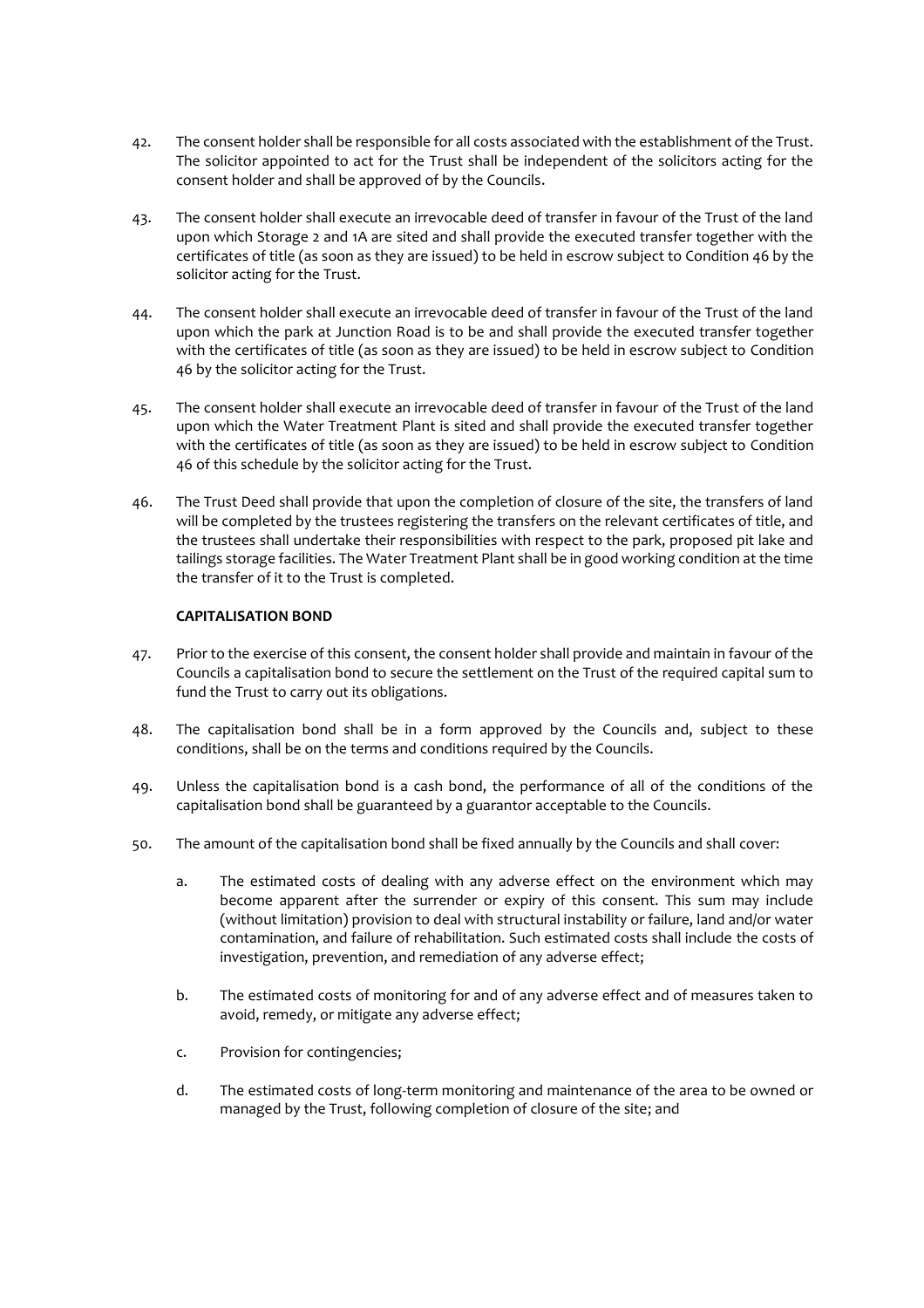e. Provision for the reasonable remuneration of the trustees having regard to their duties and responsibilities as trustees

and be based on the residual risk assessment dated 20 July 1998 prepared by the consent holder and provided to the Councils. Such residual risk assessment shall be updated annually.

The amount of the reviewed bond shall be advised in writing to the consent holder at least one month prior to the annual review date.

The amount of the bond shall be reduced by the capital amounts settled on the Trust from time to time by the consent holder.

- 51. Should the consent holder not agree with the amount of the capitalisation bond fixed by the Councils then the matter shall be referred to arbitration in accordance with the procedures set out in Conditions 35 and 36 above. Subject to Condition 36, that sum shall be adjusted in accordance with the arbitration determination. The consent holder shall not exercise this consent if the variation of the existing capitalisation bond or new capitalisation bond is not provided in accordance with this condition.
- 52. The capitalisation bond may be varied, cancelled, or renewed at any time by agreement between the consent holder and the Councils.
- 53. The capitalisation bond shall expire upon the settlement on the Trust by the consent holder of the required capital sum.
- 54. All costs relating to the capitalisation bond shall be paid by the consent holder.
- 55. In addition to the insurance cover required for the Rehabilitation Bond in Condition 28 (e), the consent holder shall throughout the term of this consent be able to demonstrate to the satisfaction of the Councils that it holds sufficient funds, insurances or other financial instruments ("cover") to enable any adverse effect on the environment resulting from the consent holder's activities and not authorised by a resource consent to be promptly avoided, remedied or mitigated.

The consent holder shall provide evidence to the Council annually that sufficient cover is in place. This evidence shall be provided to Council at the same time as the Annual Work Programme is submitted as required by Condition 1 to Schedule One of this consent.

Should the consent holder and the Council not agree on the sufficiency of the level of cover, the matter shall be referred to arbitration in accordance with the provisions of the Arbitration Act 1996. Arbitration shall be commenced by written notice by the Council advising that the amount of the cover is disputed, such notice to be given by the Council within two weeks of notification of the amount of the cover. If the parties cannot agree upon an arbitrator within a week of receiving the notice from the consent holder, then an arbitrator shall be appointed by the President of the Institute of Professional Engineers in New Zealand. Such arbitrator shall give an award in writing within 30 days after his or her appointment, unless the consent holder and the Council agree that time shall be extended. In all other respects, the provisions of the Arbitration Act 1996 shall apply. Pending the outcome of that arbitration, the existing cover shall continue in force. The sum of the cover shall be adjusted in accordance with the arbitration determination.

56. The conditions relating to the capitalisation bond and the Trust form an integrated whole and are not severable.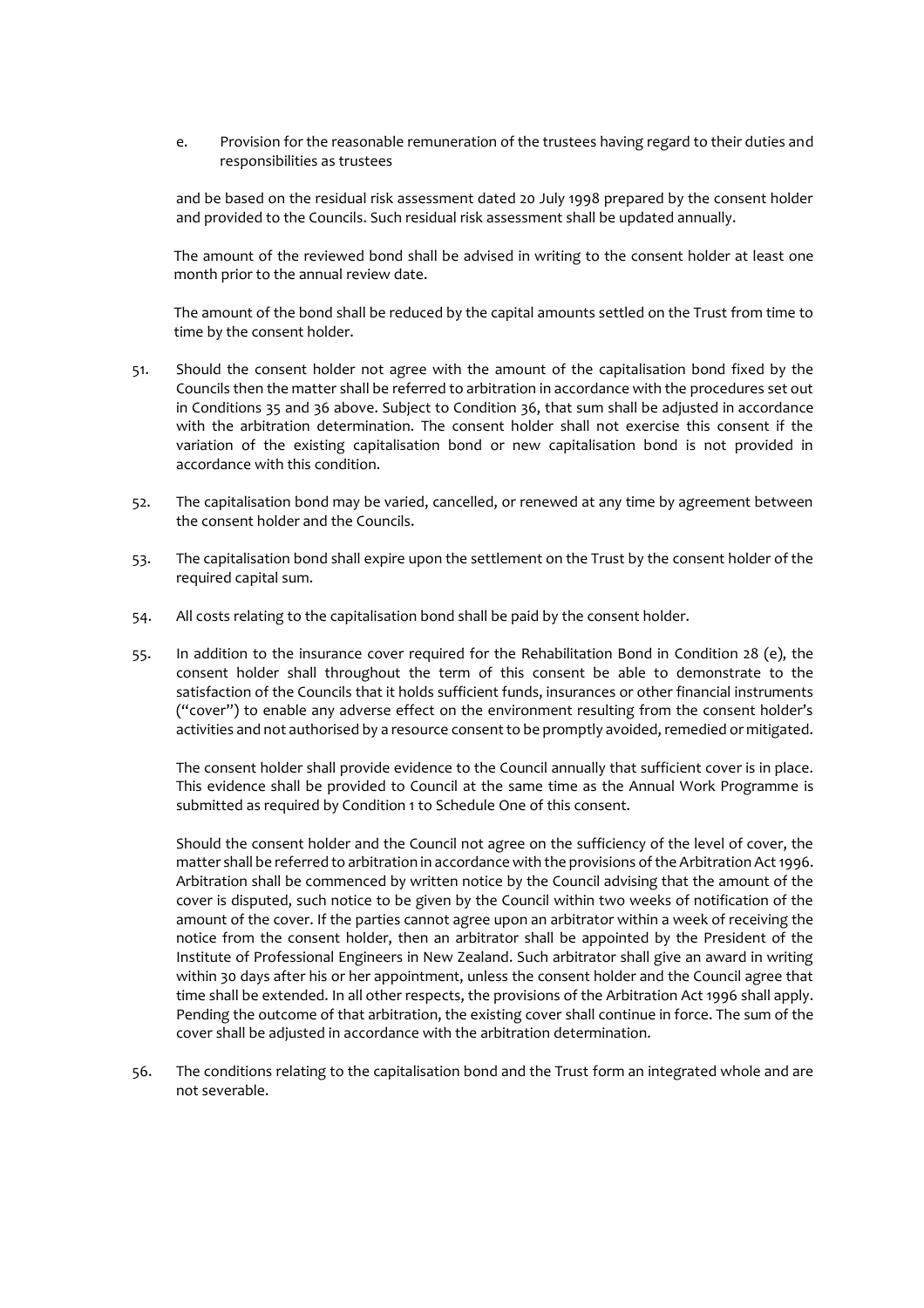### **APPENDIX 1**

- **Table: Allotments to be subdivided in order for the transfer of the Trust Land to the Trust pursuant to the Conditions**
- **Plan: Post Closure Proposed Trust Land**
- **Plan: Post Closure Proposed Trust Land**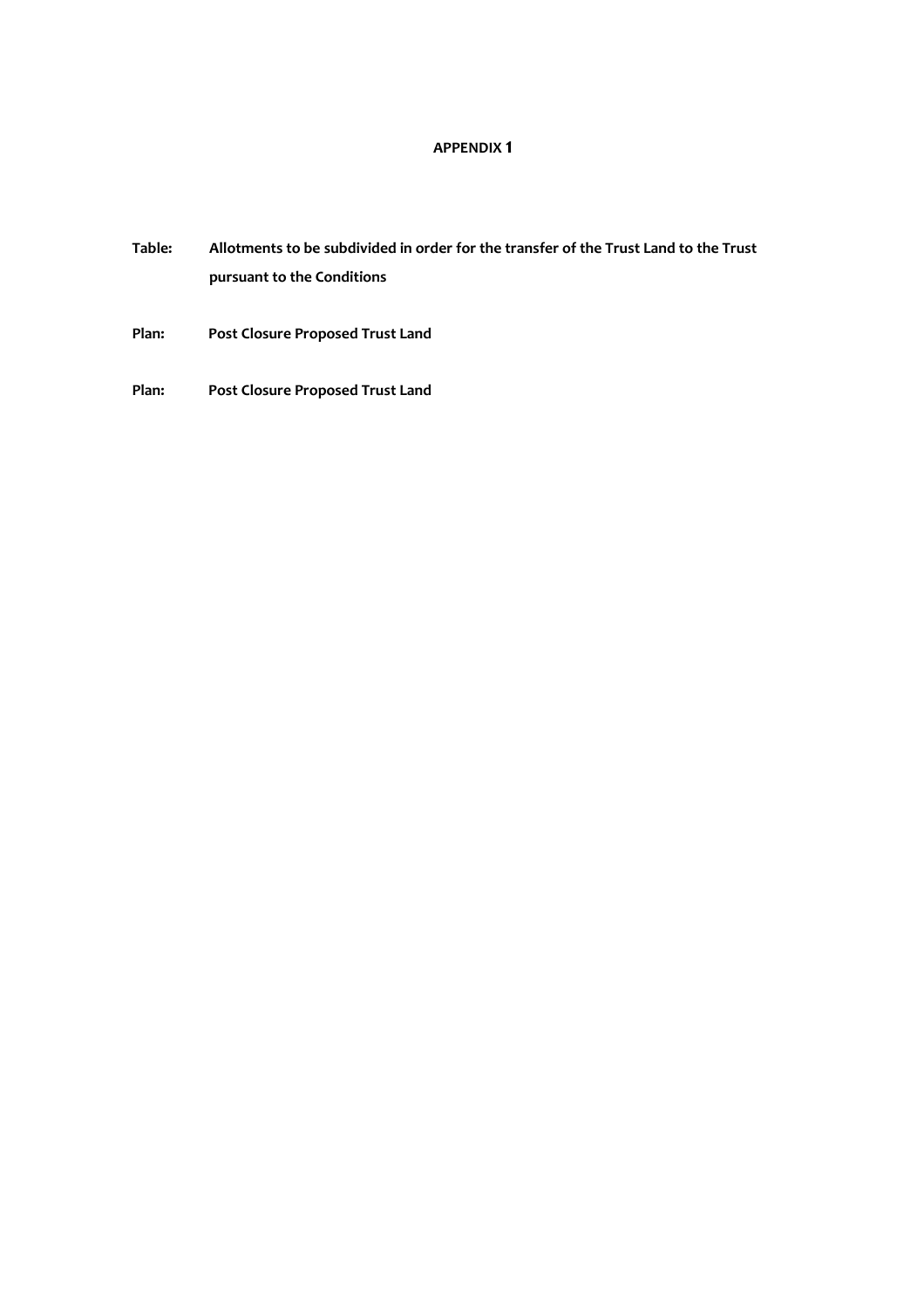| <b>RECORD OF TITLE</b>    | AREA (Hectares) | <b>OWNER</b> |
|---------------------------|-----------------|--------------|
| SA71B/951                 | 11.7155         | OGNZL        |
| 24066                     | 7.8943          | OGNZL        |
| SA50B/340                 | 6.7780          | OGNZL        |
| SA32A/699                 | 0.3907          | OGNZL        |
| SA32D/801                 | 0.3792          | OGNZL        |
|                           |                 |              |
| SA31D/451                 | 16.6123         | OGNZL        |
| SA5A/1381(part cancelled) | 6.4130          | OGNZL        |
| SA31D/452                 | 12.2028         | OGNZL        |
|                           |                 |              |
| SA65D/777                 | 295.4743        | OGNZL        |
| SA15B/287                 | 14.5181         | OGNZL        |
| SA807/214                 | 39.8615         | WGCL         |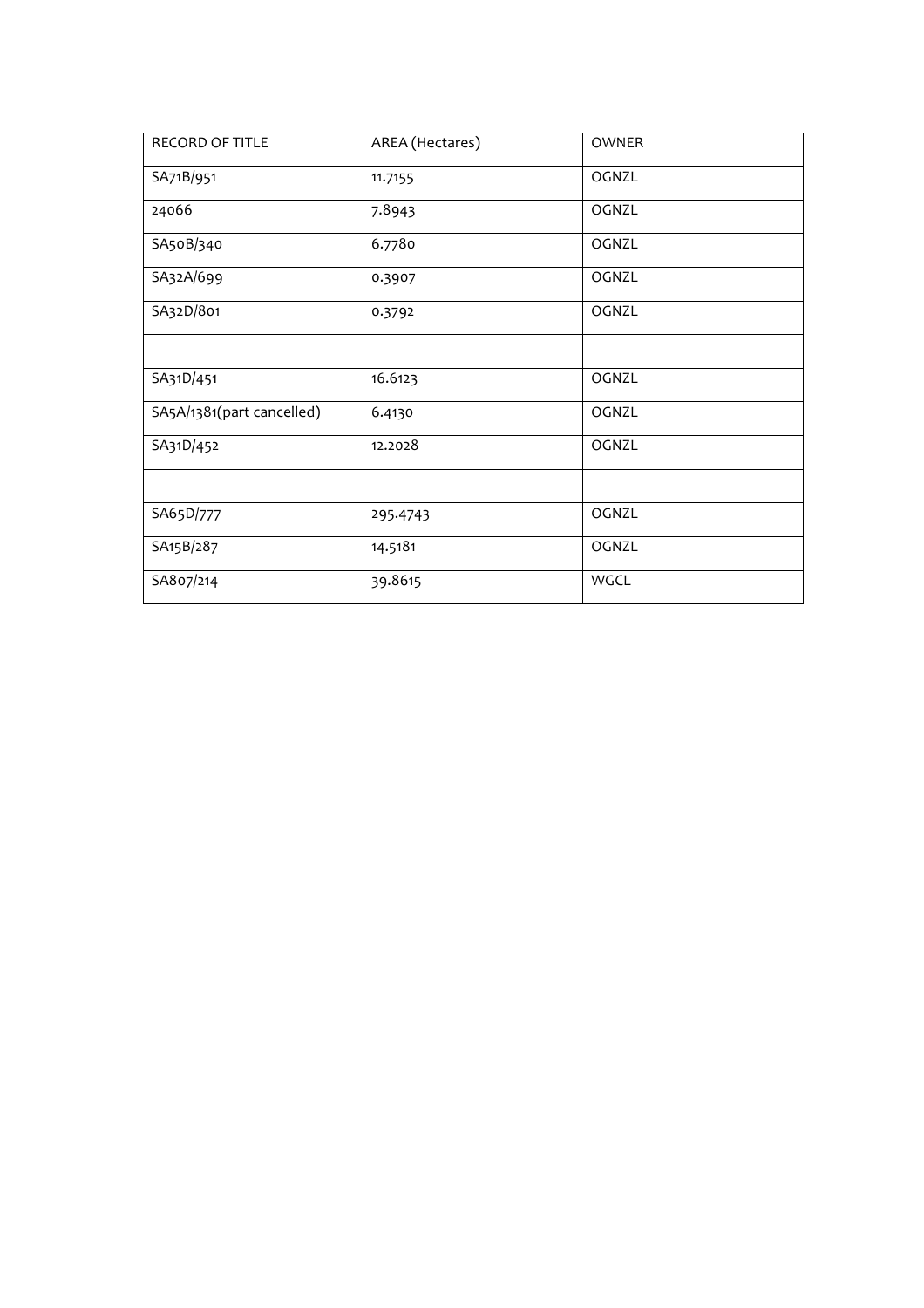